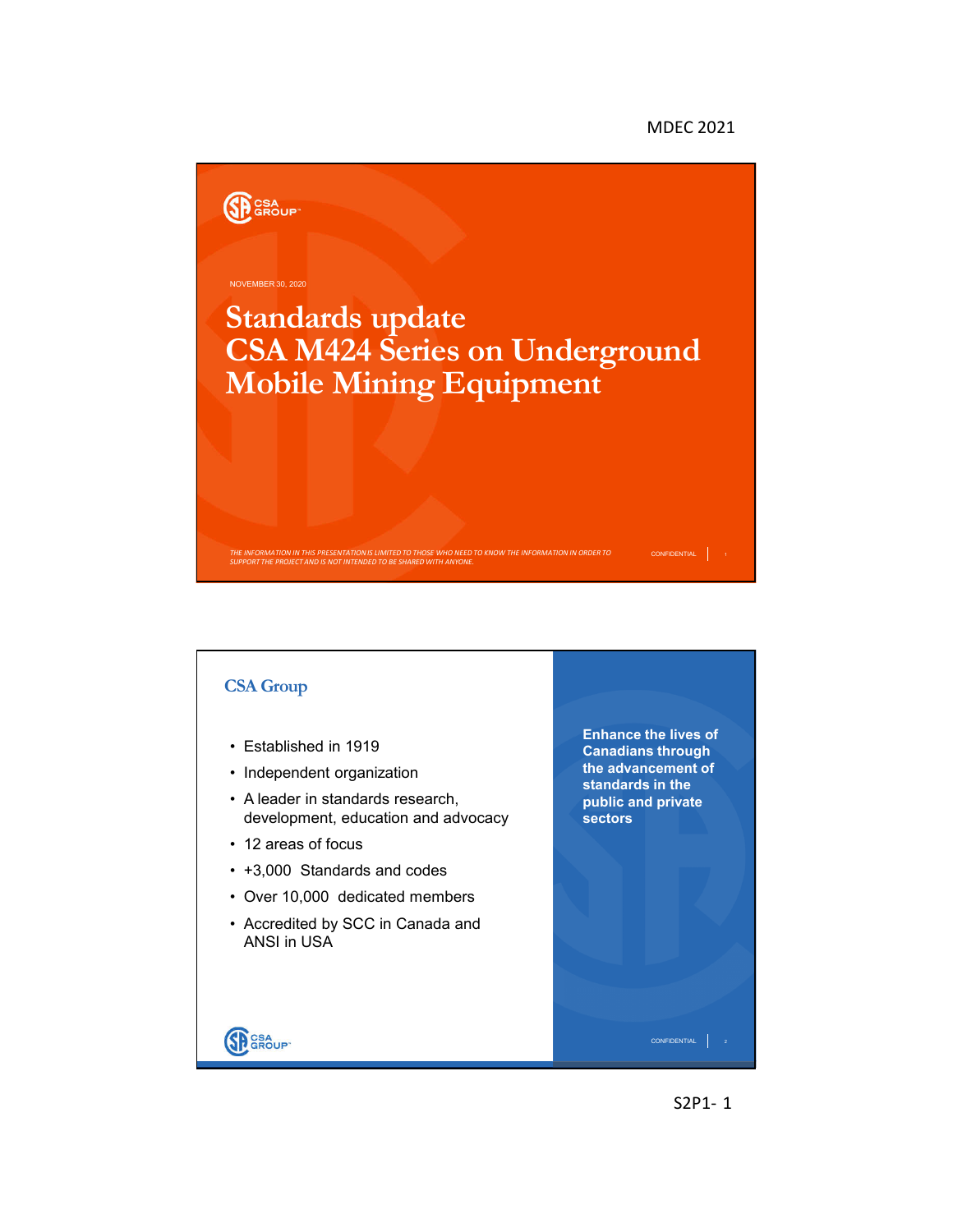

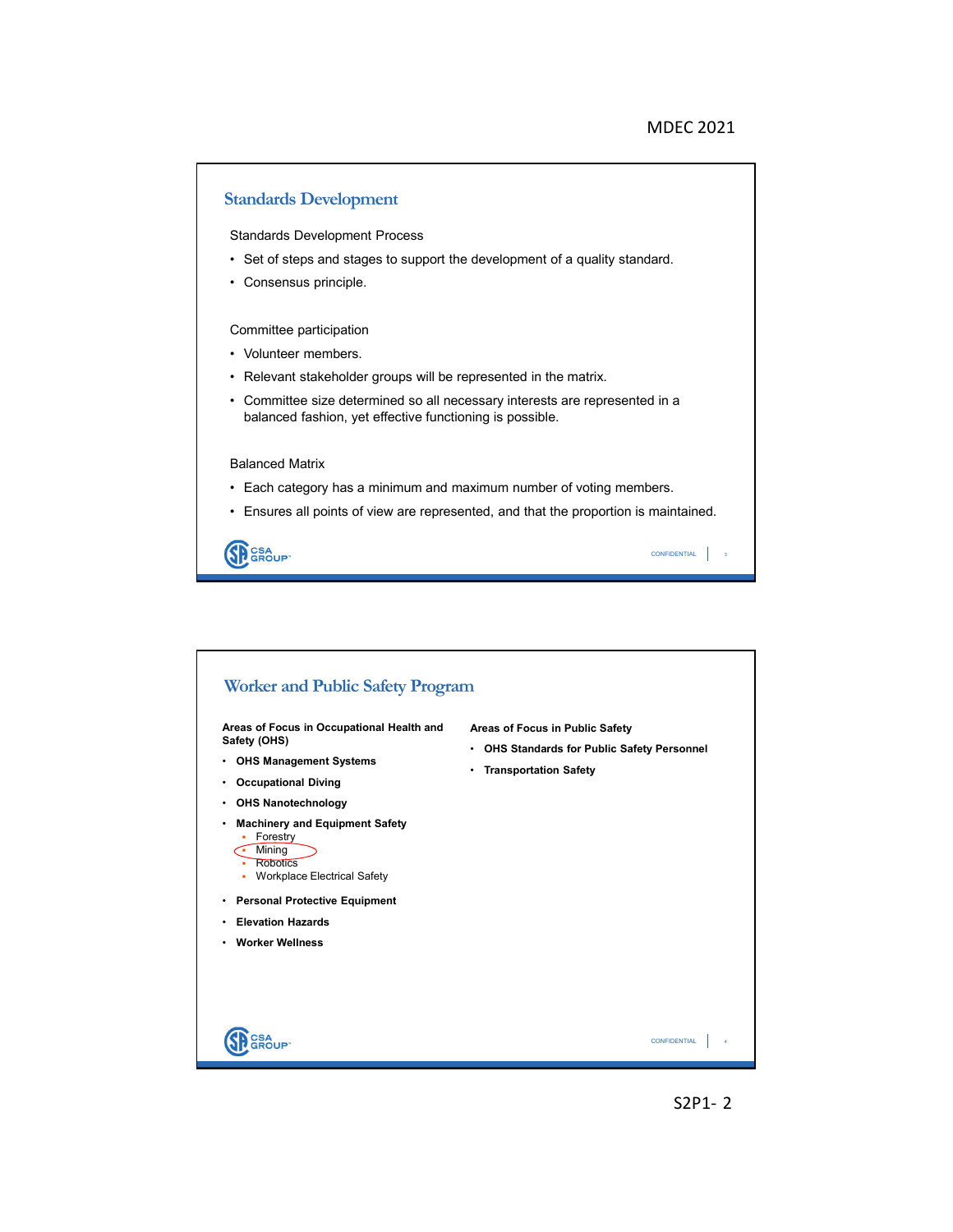## MDEC 2021





S2P1- 3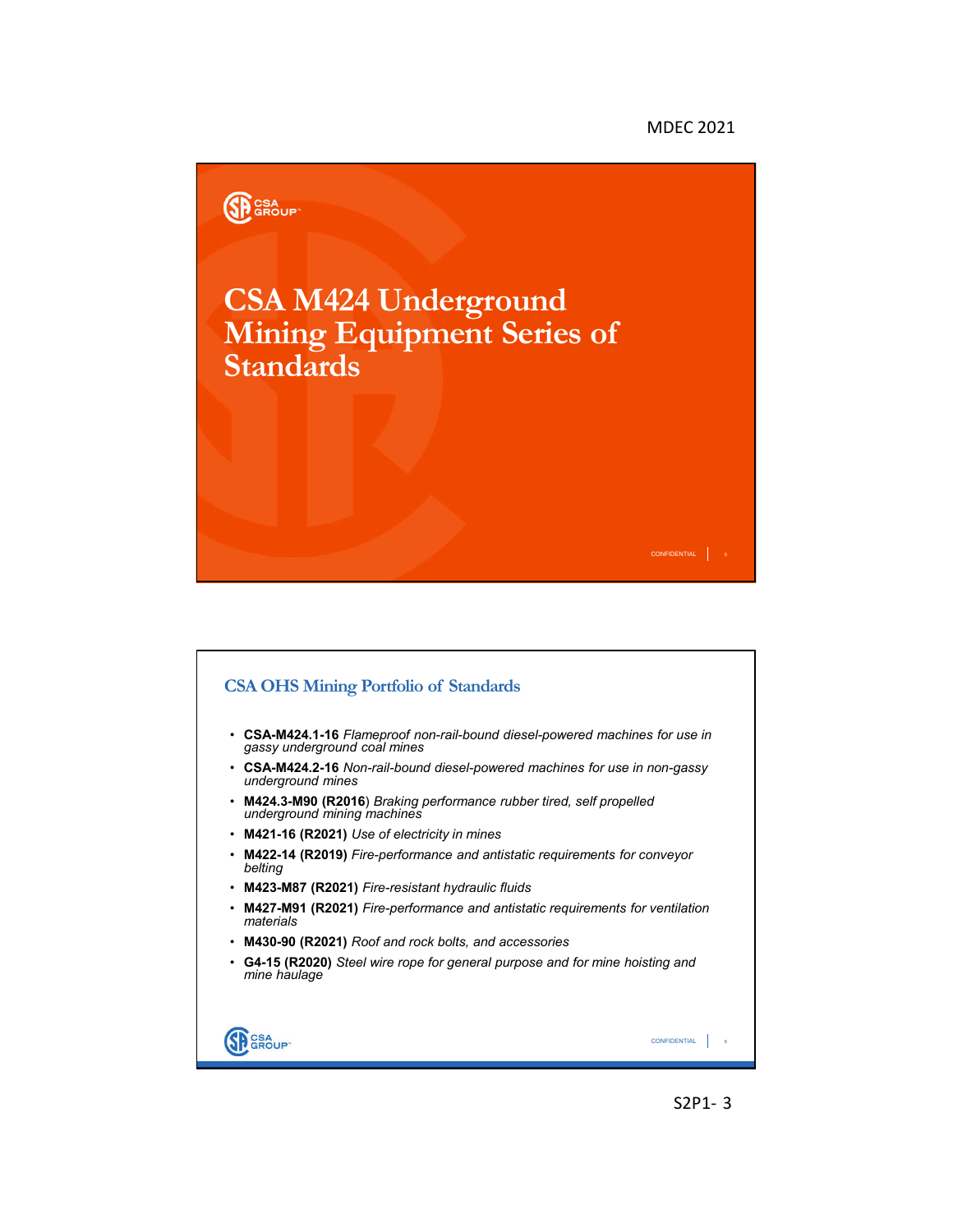



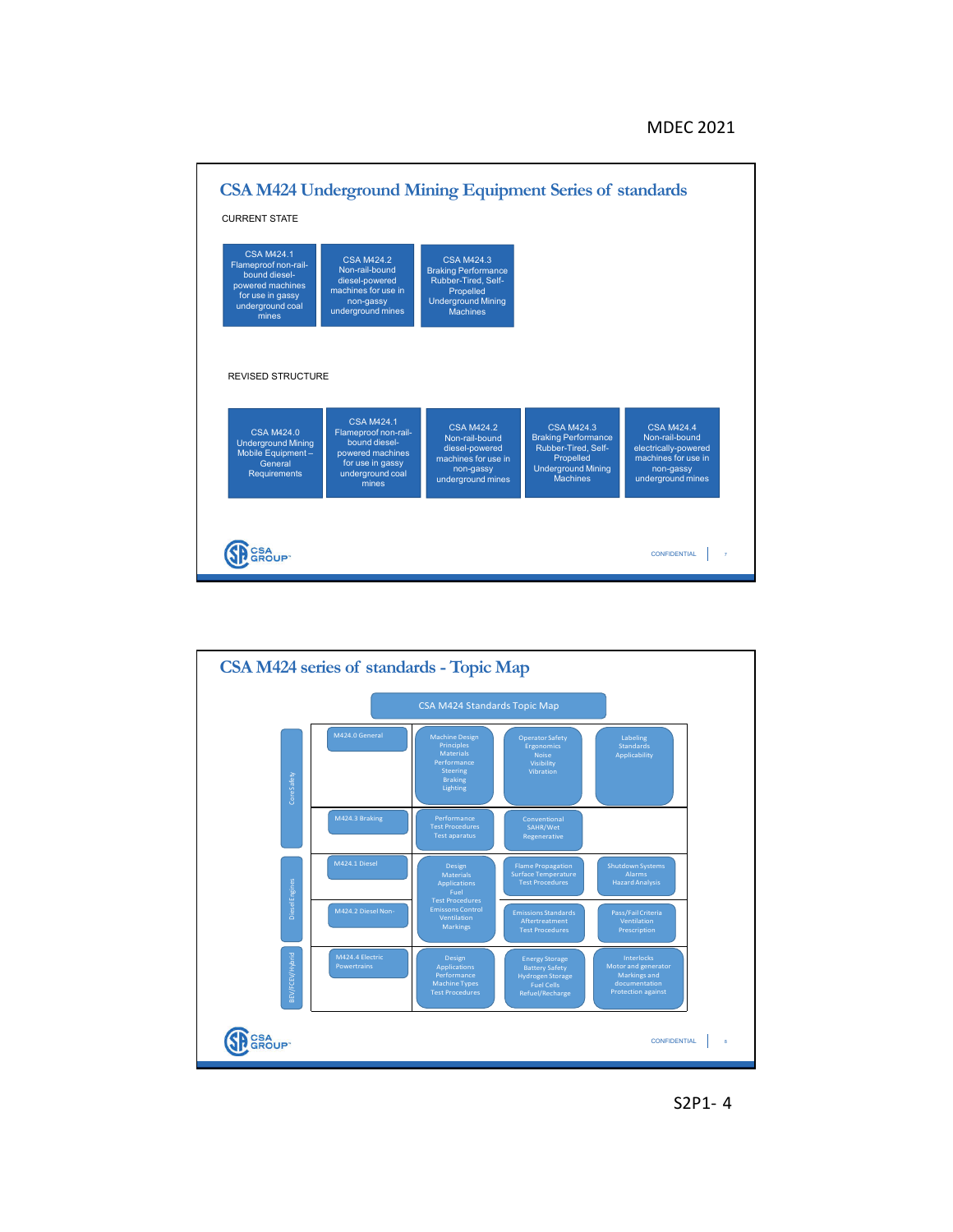

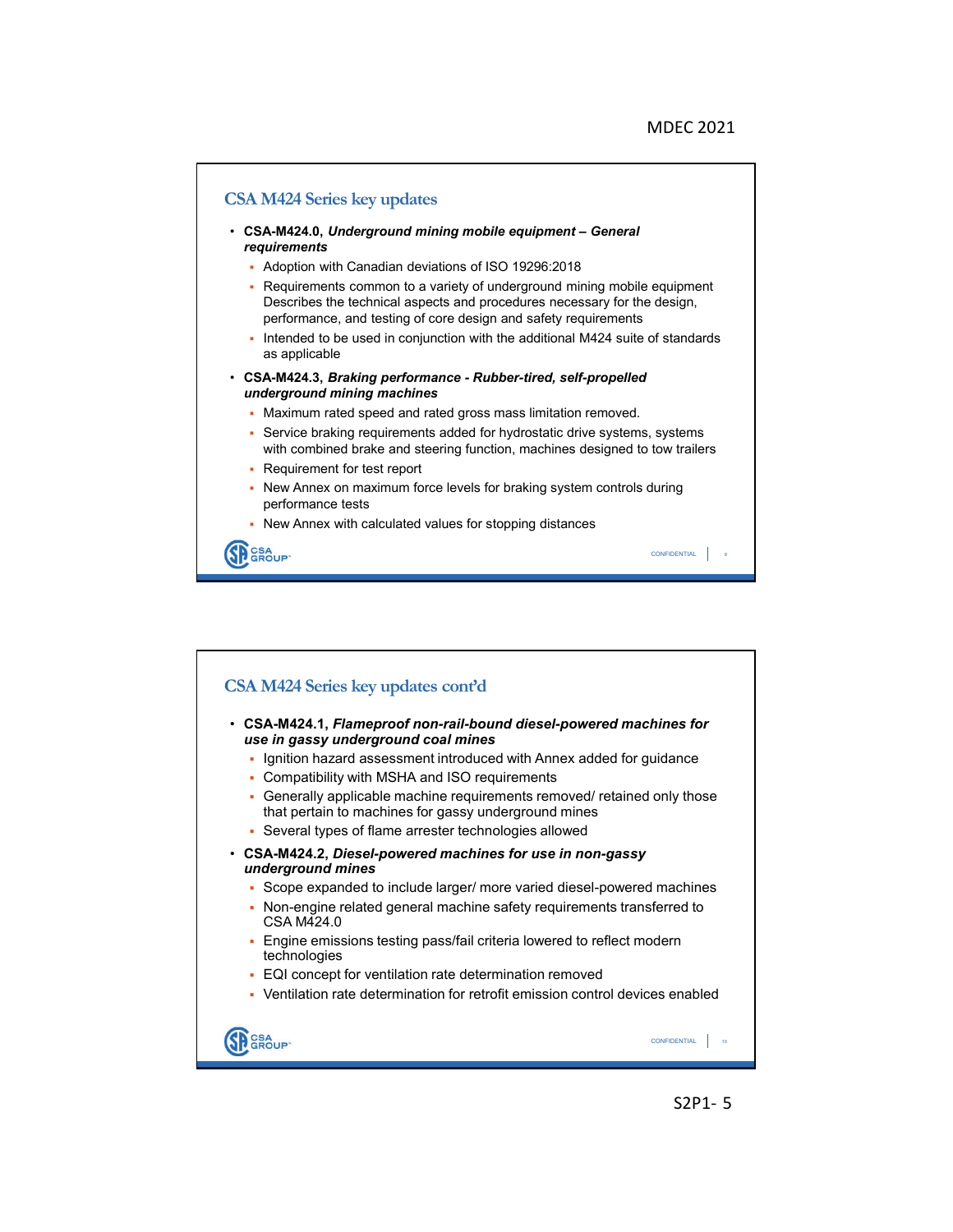